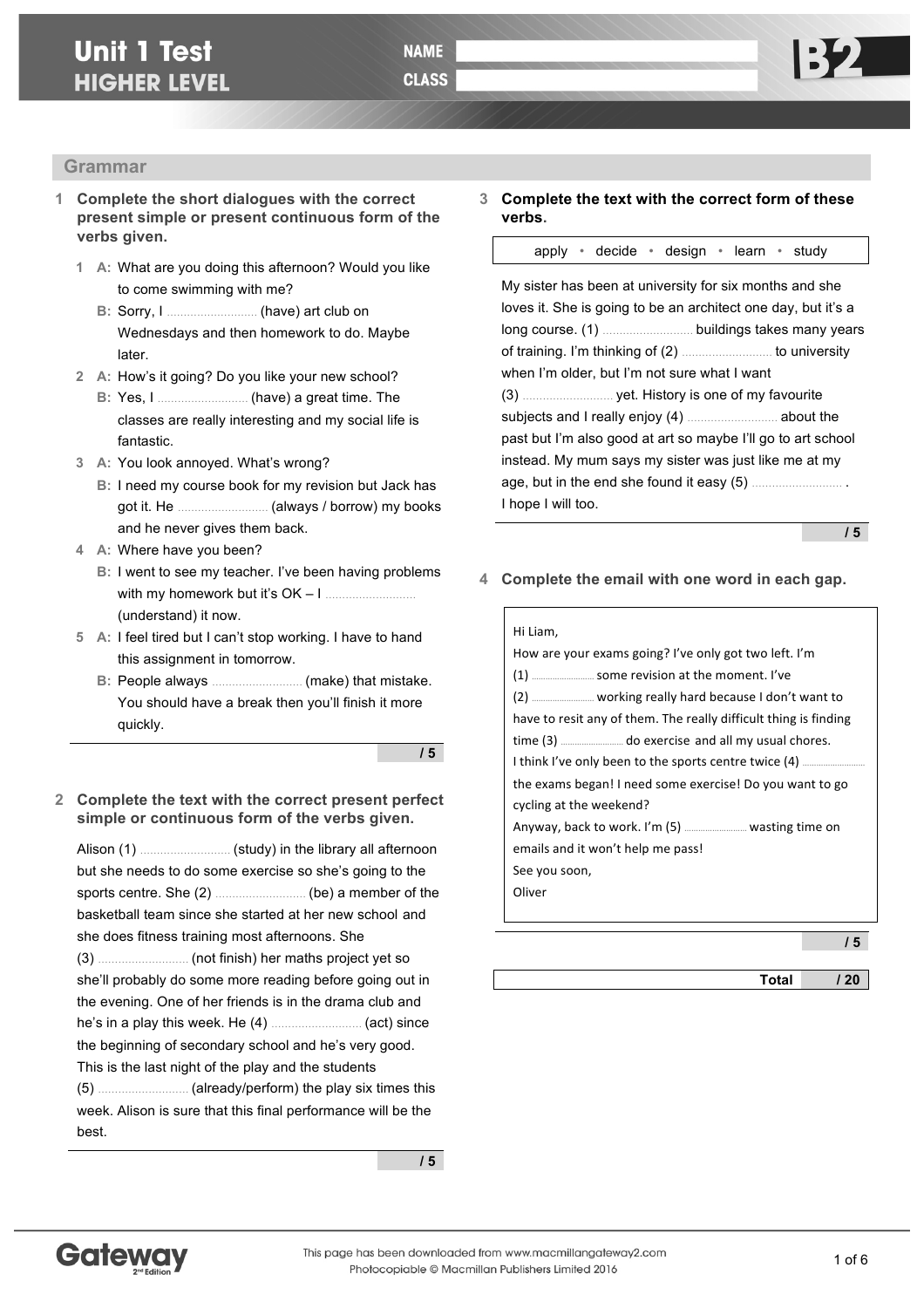#### **Vocabulary**

**5 Complete the email with these words and phrases. There are two extra options.**

> continuous assessment • extracurricular activities facilities • grade • lectures • term • tutor

#### Hi Jan,

| How's it going? Are you enjoying uni?                               |  |  |  |  |
|---------------------------------------------------------------------|--|--|--|--|
| I really like my course now. It was difficult at first and I wasn't |  |  |  |  |
| sure how to organise my study time but I've got a really nice       |  |  |  |  |
|                                                                     |  |  |  |  |
| of coursework to do this (2)  We have exams                         |  |  |  |  |
|                                                                     |  |  |  |  |
| so I have to work hard all the time to get good marks. I'm          |  |  |  |  |
|                                                                     |  |  |  |  |
| singing in the choir, working on the student paper $-$ and then     |  |  |  |  |
| there are all the social events. Sometimes it's hard to get up      |  |  |  |  |
|                                                                     |  |  |  |  |
| Write soon and tell me how you're getting on.                       |  |  |  |  |
| Sarah                                                               |  |  |  |  |

**/ 5**

### **6 Complete the text with the correct form of the words given.**

My university is about two hundred miles from my home town so I live in a hall of (1) ……………………… (reside). I was a bit worried about living with so many students at first but it's great fun and I've made lots of new friends. I like being more (2) ……………………… (depend) too, but I'm not good at cooking so it's good to be able to get hot food when I need it. One problem is the noise. I've got exams soon and sometimes it's really (3) ……………………… (annoy). And having lots of people around can be a bit of a (4) ……………………… (distract). But we talked about how to prepare for the exams in my last (5) ……………………… (tutor) so I think I'll be OK. Everyone is going through the same thing so we can all help each other.

### **7 Complete the text with the correct form of** *do* **or**  *make* **and these words.**

coursework • dinner • progress • sport suggestions

| Tom has got an exam next week. He feels that he hasn't       |  |  |  |  |  |  |
|--------------------------------------------------------------|--|--|--|--|--|--|
|                                                              |  |  |  |  |  |  |
| but I told him not to worry. He usually gets really good     |  |  |  |  |  |  |
|                                                              |  |  |  |  |  |  |
|                                                              |  |  |  |  |  |  |
|                                                              |  |  |  |  |  |  |
|                                                              |  |  |  |  |  |  |
|                                                              |  |  |  |  |  |  |
| with his revision so I think he'll be OK. And we're going to |  |  |  |  |  |  |
|                                                              |  |  |  |  |  |  |
| We'll all watch a DVD together afterwards, which should      |  |  |  |  |  |  |
| take his mind off things.                                    |  |  |  |  |  |  |

**/ 5**

**8 Choose the best answer (A, B or C) to complete the text.**

My brother has just (1) ……………………… in marine biology and my parents are very proud. He isn't sure what he wants to do next, but he's thinking of doing a (2) ……………………… . My parents think he should wait for a while before deciding. He has already got one student (3) ……………………… to pay back and they'd like him to get a job. He got a very good (4) ……………………… , so he says he might be able to get funding to study (5) ……………………… and he really wants to go to Australia. I hope he does because then I can go and visit him there!

| 5 | A assignment   | <b>B</b> abroad    | C undergraduate |  |
|---|----------------|--------------------|-----------------|--|
| 4 | A degree       | <b>B</b> notes     | C tutor         |  |
|   | 3 A facilities | <b>B</b> term      | C loan          |  |
|   | 2 A master's   | <b>B</b> course    | <b>C</b> resit  |  |
| 1 | A lectured     | <b>B</b> graduated | <b>C</b> failed |  |

**/ 5**

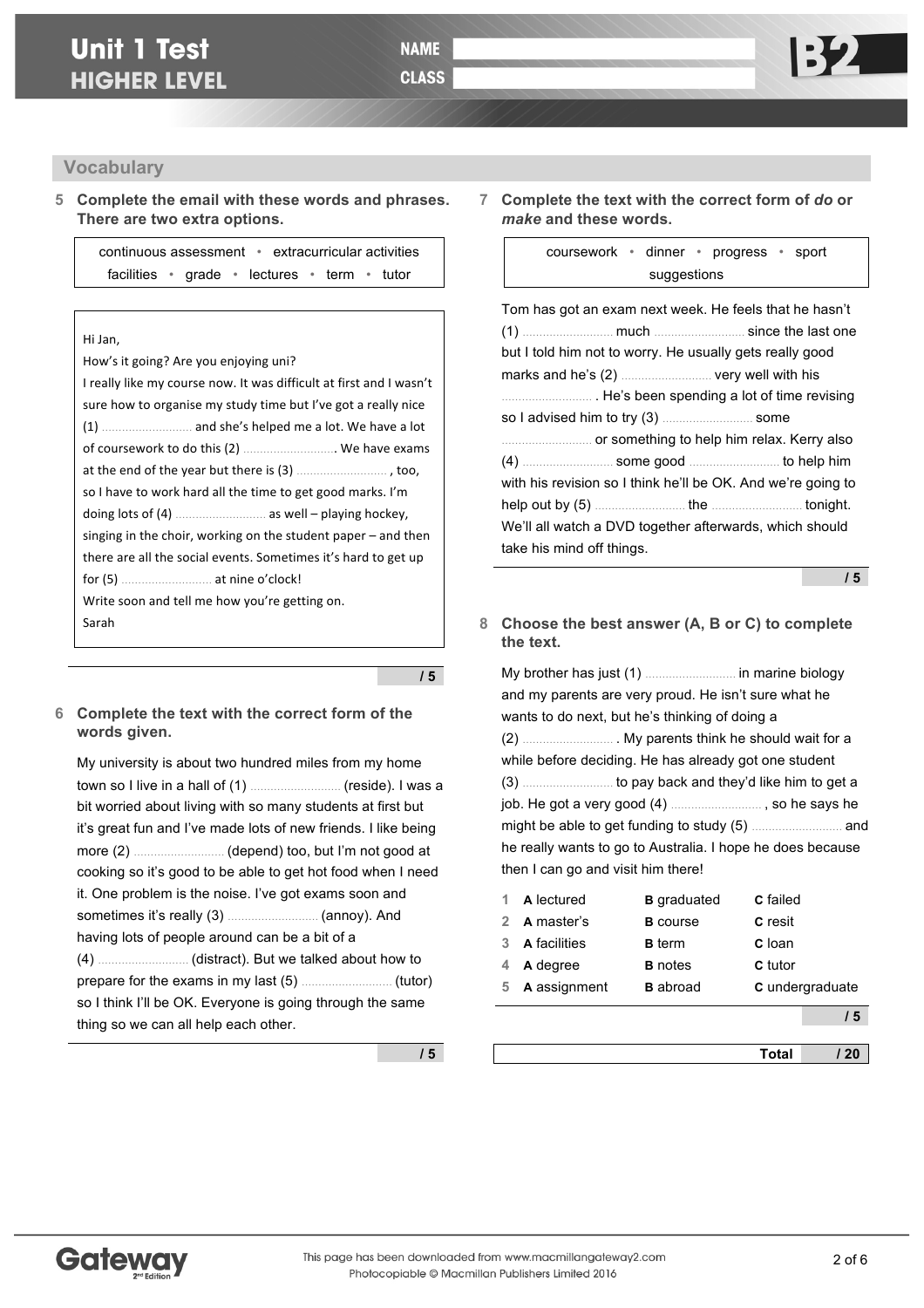**CLASS** 

# **Reading**

**9 Read the article about technology in the classroom. Six sentences have been removed from the article. Choose from the sentences A–G the one which fits each gap. There is one extra sentence.**

## **Technology in the classroom**

Technology plays a large part in the lives of most students today. (1) **EXEC MALA MILA THAN** written essays are also becoming a thing of the past. Many schools equip their classrooms with computers for use during lessons, and students are expected to be computer literate at an early age. (2) ……………………… Therefore, school libraries are no longer as necessary as they once were. The world of learning is changing quickly and dramatically. But how far can technology go in education? Will teachers still be necessary in 10 or 20 years' time? Or will online teaching be the norm? Now, there's a thought! In Denmark, the government is taking the use of computers in schools one step further. Computers are now being used in the exam room itself. (3) ………………………………… Using computers in exams is not completely new for Danish students. They have been able to type up their exam essays on computers instead of writing them by hand for several years. However, now, under a new scheme, students in exams are allowed complete access to the Internet. (4) ……………………… The only thing they cannot do is communicate with anyone else online. So, no emailing or messaging while in the exam room. Opponents of the idea point out that it is very difficult to ensure that all the computers are working at the same speed  $$ or even working at all, which can only add to the stress for exam students. Then there are security concerns, with some people suggesting that using computers like this in exams opens the door to cheating. They say it is impossible to monitor the sites the students visit or any contact they may make with friends outside the exam room or even other students in the same exam. (5) ……………………… They point out that exams these days are no longer about remembering facts and figures. They are about analysing things. Examination questions these days do not usually ask about when, who or what. They ask why and how. It's hard to cheat using the Internet on questions like this.

Surely, computers are such an important part of the learning process today that it is a natural step to use them in exams? Many people believe that it is only right that students should be tested with the same tools that they use to learn. For those worried about cheating, it's important to remember that in exams the students are under a lot of pressure and have to do a lot of things in a very short time. (6) **EXECON LONG THEO COMPUTED** computer use in exams will become standard procedure in a few years' time. What do you think? We'd love to hear your views. Post a comment on our website.

- **A** However, supporters believe that we should trust the students.
- **B** In some schools, the need to use reference books has mainly been replaced by easy access to information online.
- **C** The rules say that they can go on any website they wish.
- **D** Students themselves are aware of the possible accusations of cheating.
- **E** There isn't really a lot of time to cheat.
- **F** Unsurprisingly, this is causing a fair amount of controversy.
- **G** More and more students have their own computers at home or even laptops, so that they can do online research for projects and assignments.

**/ 6**

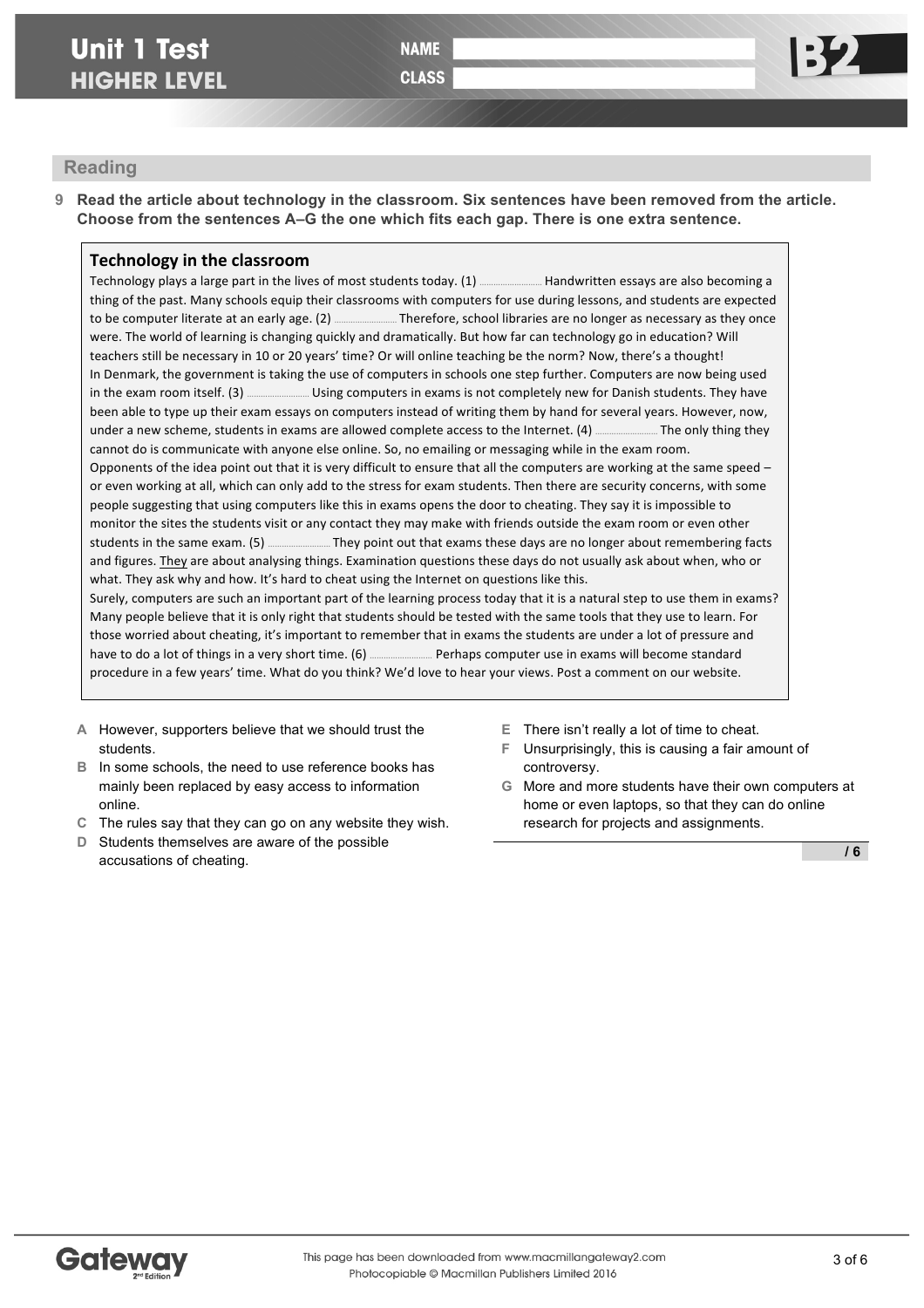#### **10 Read the article again. Complete the summary with two or three words in each gap.**

Technology is increasingly important in student life these days. Students use the Internet to research

(1) ……………………… , and handwritten work is becoming a thing of the past. Classrooms have computers and most students have their own laptops or computers at home. Some people even question the role of teachers and suggest that (2) ……………………… could become more common in future.

The Danish government has introduced (3) ……………………… which permits the use of computers in exams; not just for writing, which has been permitted for a number of years, but to access the Internet as well. The only restriction is on (4) ……………………… with other people online.

Those who oppose the measure are worried about equal access to the Internet and (5) ……………………… . They believe it could encourage cheating because of the difficulties involved in monitoring students' online activity. Supporters point to the change in the type of exams that students now do, with analysis replacing memory, to challenge such arguments. Questions about (6) ……………………… rather than asking students to recall facts and figures, make cheating less likely. Time is another important consideration. Students have to do a lot

very quickly so there isn't really time to cheat anyway.

**/ 6**

- **11 Read the article again and answer these questions.**
	- **1** Which phrase in the first paragraph indicates that people no longer write by hand?
	- **2** Is it true that the Danish government is not very progressive in its attitude to the use of computers in schools?

………..……..………..……..………..……..………..……..………..……..………..

………..……..………..……..………..……..………..……..………..……..………..

- **3** What does the underlined word 'they' refer to in Paragraph 3?
- **4** In the last paragraph, what argument does the writer use to suggest that cheating is not really a problem?

………..……..………..……..………..……..………..……..………..……..………..

| 14 |
|----|
|----|

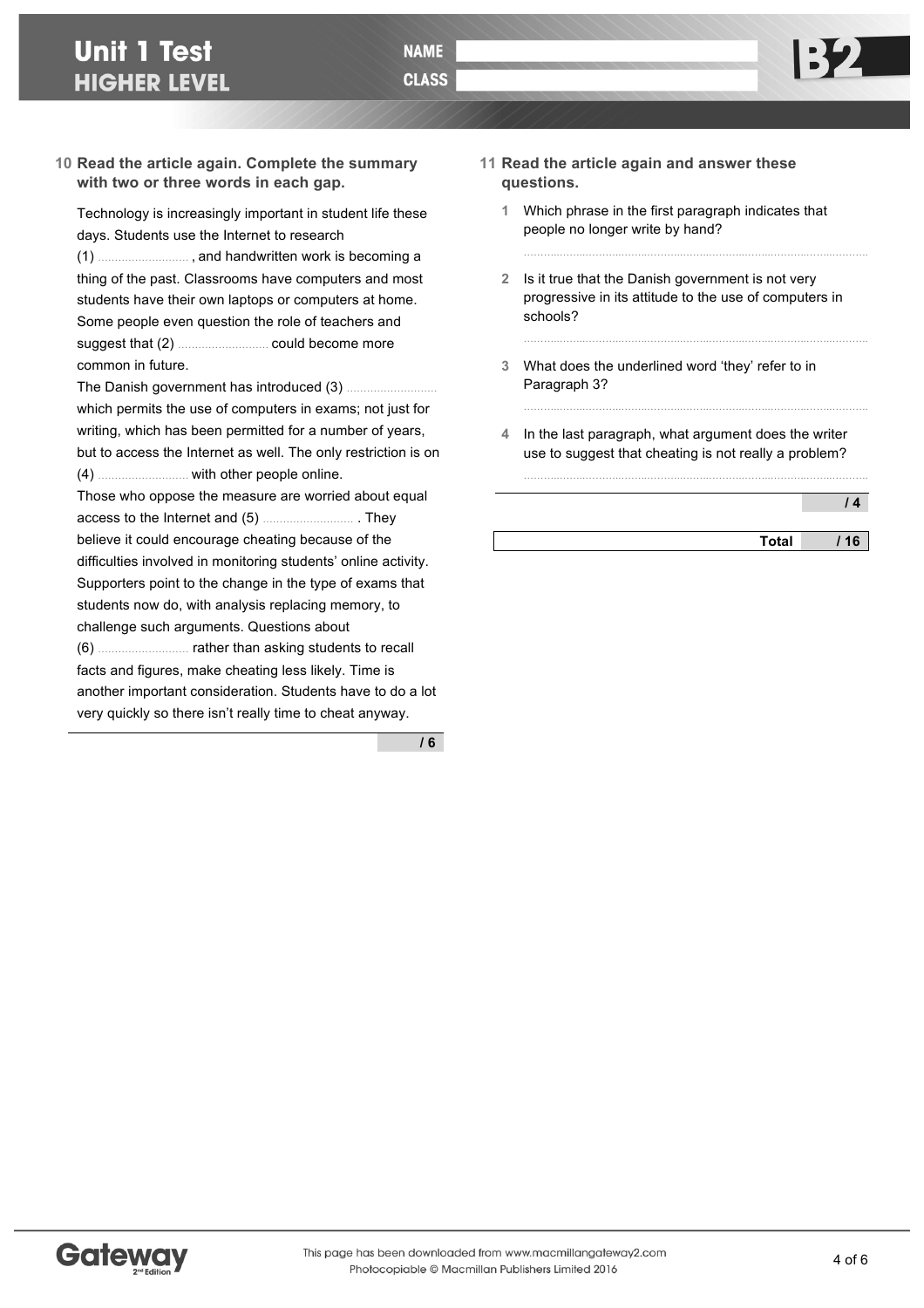**Listening** 

**statements.**

**13 Listen to five people talking about going to university. Match the speakers (1–5) with the statements (A–H). There are three extra** 

- **12 Complete the second sentence so it means the same as the first, using the word given. Do not change the word given. Use between two and five words.**
	- **1** I last spoke to Dan on Friday. **SPOKEN** Dan and I ……………………… Friday. **2** My sister never asks when she borrows my things. **ALWAYS** My sister is ……………………… asking. **3** Have you succeeded in finishing your assignment? **MANAGED** Have ……………………… your assignment? **4** This is my third visit to Paris. **BEEN** I ……………………… three times. **5** Nobody arrived at the lecture before Sarah. **FIRST** Sarah ……………………… at the lecture. **6** My tutor started working here ten years ago. **FOR** My tutor ……………………… ten years. **7** I would like to study history. **INTERESTED** I'm ……………………… history. **8** I did my homework last night so I can play football today. **ALREADY** I ……………………… my homework so I can play football today. **9** 'It's true. I did copy parts of my essay,' said Tim. **ADMITTED** Tim ……………………… parts of his essay. **10** I really don't like revising for exams. **STAND Speaker 1** ……………………… **Speaker 2** ……………………… **Speaker 3** ……………………… **Speaker 4** ……………………… **Speaker 5** ……………………… **A** The speaker is happy with his/her decision for the moment. **B** The speaker is copying a family member. **C** The speaker misses his/her family. **D** The speaker changed his/her attitude to studying. **E** The speaker is doing better than his/her friends. **F** The speaker has the same hopes as his/her parents. **G** The speaker is now doing what he/she always wanted. **H** The speaker wants to change course. **14 Listen again and complete the sentences with two or three words in each gap. 1** In his final exams, Speaker 1 ……………………… . **2** Some of Speaker 2's friends were ……………………… so they didn't apply for university. **3** Speaker 3 thinks that going to university is worth all ……………………… . **4** It was necessary for Speaker 4 to get ……………………… to pay for university. **5** Speaker 5 wants to repeat his cousin's success ……………………… at university.
		- I ……………………… for exams.

**/ 10**



**/ 5**

**/ 5**